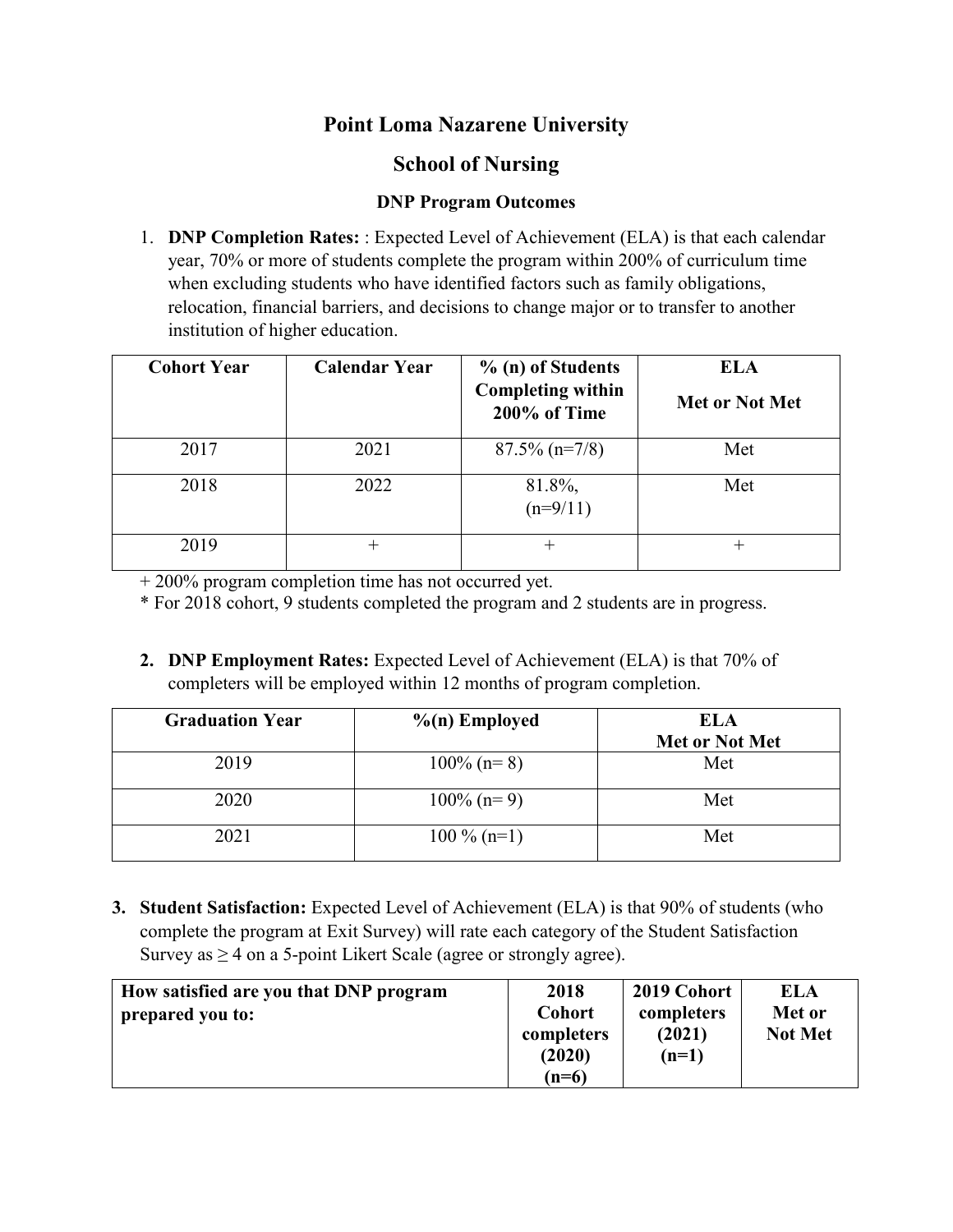| Evaluate and synthesize evidence and information<br>technology to implement change that affects client<br>outcomes (PLO 1: Inquiring faithfully)    | $100\%$ (5.0) | $100\%$ (5.0) | Met         |
|-----------------------------------------------------------------------------------------------------------------------------------------------------|---------------|---------------|-------------|
| Defend ethical care consistent with professional<br>practice (PLO 2: Caring faithfully)                                                             | $100\%$ (4.6) | $100\% (5.0)$ | Met         |
| Lead the dialogue between members of the<br>healthcare team to facilitate positive outcomes<br>(PLO 3: Communicating faithfully)                    | $100\% (5.0)$ | $100\% (5.0)$ | Met         |
| Foster a professional environment by<br>demonstrating best practice (PLO 4: Following<br>faithfully)                                                | $100\% (4.7)$ | $100\% (5.0)$ | Met         |
| Role model graceful service through<br>compassionate responses to patient, family, staff<br>and organizational needs (PLO 5: Leading<br>faithfully) | $100\% (4.7)$ | $100\% (5.0)$ | Met         |
| The DNP program met my educational needs.                                                                                                           | $100\% (4.7)$ | $100\%(5.0)$  | Met         |
| The DNP program prepared me for my role<br>specialization.                                                                                          | $100\% (4.7)$ | $0\%$ (3.0)   | Met/Not Met |
| I am satisfied with the PLNU DNP program.                                                                                                           | $100\% (4.7)$ | $100\% (5.0)$ | Met         |

**4. Alumni Satisfaction:** Expected Level of Achievement (ELA) is that 90% of alumni (who are one-year post-completion) will rate each category of the Alumni Satisfaction Survey as  $\geq$  4 on a 5-point Likert Scale (agree or strongly agree).

| How satisfied are you that DNP<br>program prepared you to:                                                                                          | <b>Cohort 2018</b><br>completers<br>(2020)<br>$(n=5)$ | <b>Cohort 2018</b><br>completers<br>(2021)<br>$(n=2)$ | ELA<br><b>Met or Not</b><br><b>Met</b> |
|-----------------------------------------------------------------------------------------------------------------------------------------------------|-------------------------------------------------------|-------------------------------------------------------|----------------------------------------|
| Evaluate and synthesize evidence and<br>information technology to implement<br>change that affects client outcomes<br>(PLO 1: Inquiring faithfully) | $100\% (5.0)$                                         | $100\%$ (4.5)                                         | Met                                    |